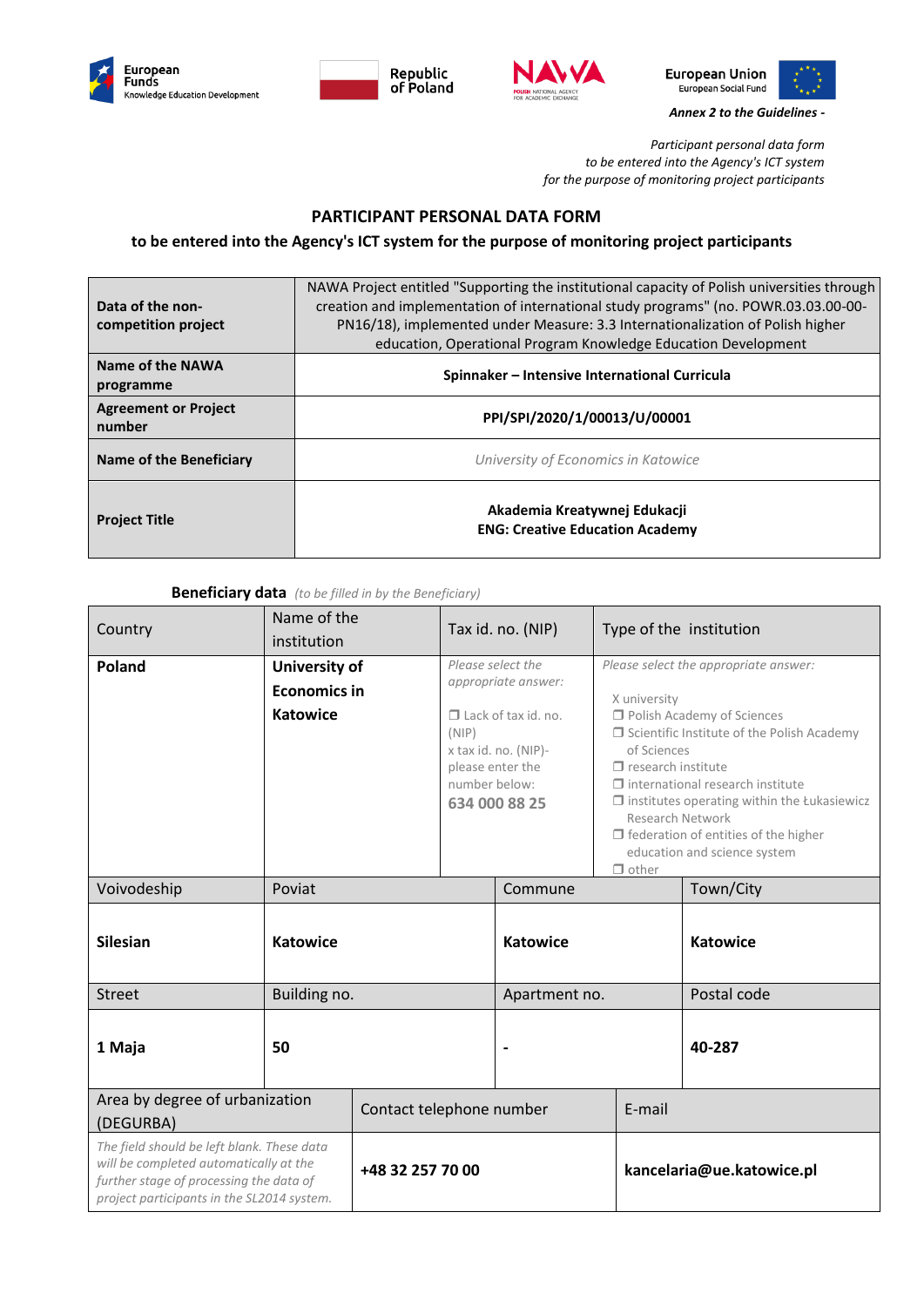







## **Data of the Project Participant** *(to be filled in by the Participant)*

| Country                                                                                                                                                                       |                                                                       | Type of participant                                                                                                                                                                         |                                                                       | Name of the institution<br>represented by the Participant                                                                                                 |                                                                                                                                                                                                                        |  |
|-------------------------------------------------------------------------------------------------------------------------------------------------------------------------------|-----------------------------------------------------------------------|---------------------------------------------------------------------------------------------------------------------------------------------------------------------------------------------|-----------------------------------------------------------------------|-----------------------------------------------------------------------------------------------------------------------------------------------------------|------------------------------------------------------------------------------------------------------------------------------------------------------------------------------------------------------------------------|--|
|                                                                                                                                                                               |                                                                       | $\Box$ foreign student<br>$\Box$ foreign doctoral student<br>$\Box$ domestic student<br>$\Box$ domestic doctoral student<br>$\Box$ teaching / academic staff<br>$\Box$ administrative staff | Please select one of the following answers:                           |                                                                                                                                                           |                                                                                                                                                                                                                        |  |
| Name                                                                                                                                                                          |                                                                       | Surname                                                                                                                                                                                     |                                                                       |                                                                                                                                                           | Personal id. no. (PESEL)                                                                                                                                                                                               |  |
|                                                                                                                                                                               |                                                                       |                                                                                                                                                                                             |                                                                       | Please select one of the following answers:<br>I I don't have personal id. no. (PESEL)<br>□ I have personal id. no. (PESEL) - please<br>enter the number: |                                                                                                                                                                                                                        |  |
| Sex                                                                                                                                                                           |                                                                       | Age                                                                                                                                                                                         |                                                                       | Education                                                                                                                                                 |                                                                                                                                                                                                                        |  |
| Please select one of the answers below:<br>$\Box$ female<br>$\Box$ male                                                                                                       |                                                                       | the Project:                                                                                                                                                                                | Please enter your age at the time of joining                          |                                                                                                                                                           | Please select the appropriate answer:<br>$\Box$ lower than primary (ISCED 0)<br>primary (ISCED 1)<br>□ lower secondary (ISCED 2)<br>$\Box$ upper secondary (ISCED 3)<br>post-secondary (ISCED 4)<br>higher (ISCED 5-8) |  |
| Voivodeship                                                                                                                                                                   | Poviat                                                                |                                                                                                                                                                                             | Commune                                                               |                                                                                                                                                           | Town/City                                                                                                                                                                                                              |  |
| In the case of foreign<br>participants, the field may<br>remain blank                                                                                                         | In the case of foreign<br>participants, the field may<br>remain blank |                                                                                                                                                                                             | In the case of foreign<br>participants, the field may<br>remain blank |                                                                                                                                                           |                                                                                                                                                                                                                        |  |
| <b>Street</b>                                                                                                                                                                 | Building no.                                                          |                                                                                                                                                                                             | Apartment no.                                                         |                                                                                                                                                           | Postal code                                                                                                                                                                                                            |  |
|                                                                                                                                                                               |                                                                       |                                                                                                                                                                                             |                                                                       |                                                                                                                                                           |                                                                                                                                                                                                                        |  |
| Area by degree of urbanization<br>(DEGURBA)                                                                                                                                   |                                                                       | Contact telephone number                                                                                                                                                                    |                                                                       | E-mail                                                                                                                                                    |                                                                                                                                                                                                                        |  |
| The field should be left blank. These data<br>will be completed automatically at the<br>further stage of processing the data of<br>project participants in the SL2014 system. |                                                                       |                                                                                                                                                                                             |                                                                       |                                                                                                                                                           |                                                                                                                                                                                                                        |  |